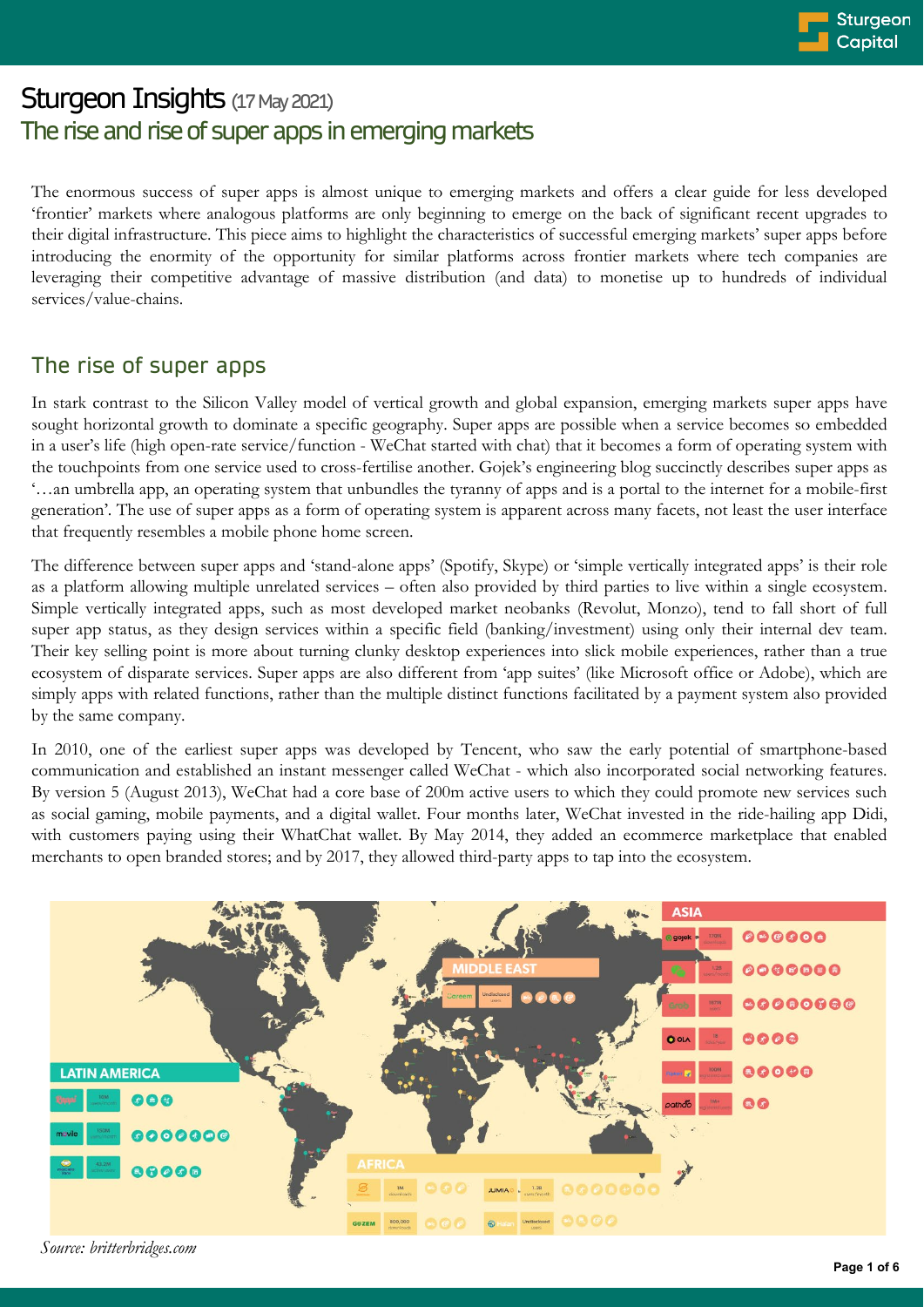# The evolution from app to super app

| 1. Build an<br>extremely popular<br>and scalable<br>mobile app             | $\triangleright$ Build an app with a high customer touch points, for example, WeChat's messaging app, to<br>develop a huge distribution base.<br>Simply starting by joining various unrelated services into a single app does not make for a<br>$\blacktriangleright$<br>successful super app, something WeChat discovered when it initiated its doomed launch<br>into Africa with a ready-made super app.<br>► Capturing and 'owning' your customer base takes the cost of acquiring customers down to<br>essentially zero. |
|----------------------------------------------------------------------------|------------------------------------------------------------------------------------------------------------------------------------------------------------------------------------------------------------------------------------------------------------------------------------------------------------------------------------------------------------------------------------------------------------------------------------------------------------------------------------------------------------------------------|
| 2. Integrate<br>financial services                                         | Integrate financial services to further lock consumers into the ecosystem.<br>➤<br>In practice, WeChat mini programs are stores built on a payments app, rather than a<br>⋗<br>payment experience built into a website.                                                                                                                                                                                                                                                                                                      |
| 3. Add additional<br>services and/or<br>formalise<br>partnership deals     | Most super apps start - or decide to maintain - a 'closed' system in the sense that they<br>$\blacktriangleright$<br>develop all additional services in-house - often for quality control reasons.<br>Some super apps partner with third-parties to offer their services through the app, for<br>$\blacktriangleright$<br>example, WeChat's partnership with Didi.                                                                                                                                                           |
| 4. Leverage your<br>loyal customer<br>base to transform<br>into a platform | Develop a platform on top of which many programs can be built (both internally and via<br>$\blacktriangleright$<br>third party APIs).<br>Super apps that are comfortable with third-party apps succeeding within their ecosystem<br>➤<br>have almost unlimited potential. For example, there are over one million mini-programs<br>on the WeChat platform.                                                                                                                                                                   |

### Why are super apps so successful in less developed regions?

Since WeChat, multiple super apps have been established across emerging markets. One significant reason for their fast adoption is that emerging consumers have skipped the offline era – with the associated baggage and dated infrastructure – starting instead from the digital age. In developed markets, the presence of embedded legacy industries (such as banking) and the use of computers lessens the need for super apps. Developed markets also have a wide selection of existing apps, and it is very tough for one app to consolidate all those application features into a single super app experience.

In contrast, emerging consumers are ready to adopt super apps given their convenience, low internet and data costs, and mobile-first/only functionality. The proliferation of low-end smart phones – with limited storage capacity – in frontier markets often makes it impossible to install multiple large apps at the same time, so super apps also fulfil a valuable purpose in this regard. Our studies also show that the one-time log-in nature of super apps also works well with older, less technically savvy, emerging customers. The trust that is built from a super apps direct relationship with users disintermediates them from search engines and creates the goodwill to add additional services.

Super apps are also strongly aligned with emerging market governments, not least because of their role in shrinking the grey economy. The Indonesian President fired a cabinet member who appeared to be anti-Gojek and then appointed Gojek's founder to his next cabinet. This is in stark contrast to US and EU leaders, who are extremely hostile to the super app ambitions of companies such as Amazon, Facebook, and Google. The bear case, as in the case of WeChat, is that governments like most of the country's online activity to take place within one centralised ecosystem where all transactions and conversations are linked and monitored. The bottom line is that these companies have a tangible positive effect on GDP and regulation – for example, a requirement to regulate drivers working for ride hailing apps has significantly reduced crashes.



*Source: Emeka Ajene's (co-founder of Gozem) substack blog (2020)*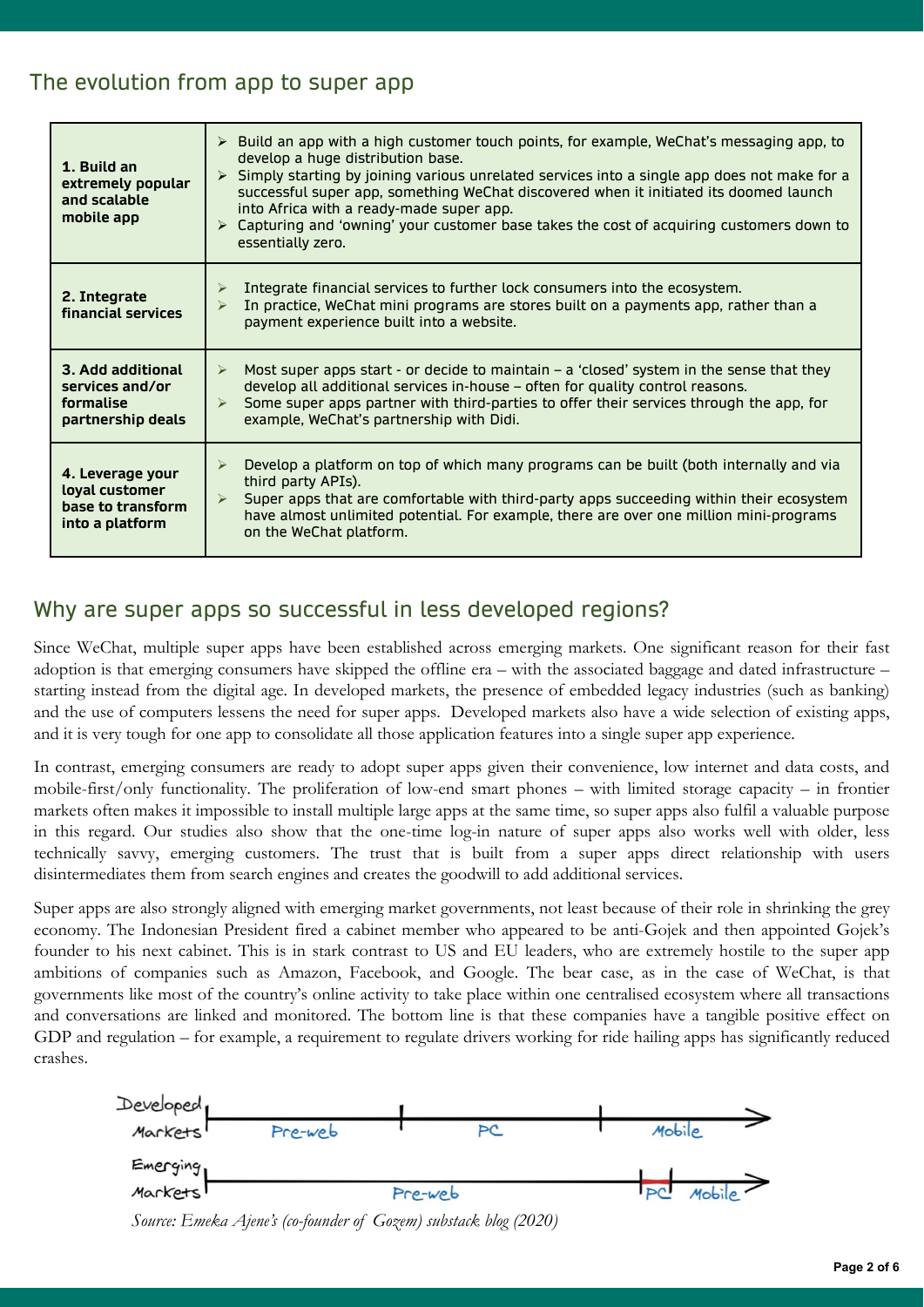### The integration of FinTech is key

Another fundamental reason for the success of super apps in emerging markets is their integration with financial services to fill acute gaps in the financial system. Of the 2 billion unbanked adults globally, virtually all are in developing countries. Successful super apps may emerge in the form of ecommerce marketplaces, ride-hailing apps, or delivery apps, but another key characteristic for a fully-fledged super app is the incorporation of payment and credit solutions that the traditional banking sector has not offered. Super apps look to create native payment offerings to lock users into the ecosystem and streamline additional offerings. The development of financial services through super apps can be characterised in the following way:

- **Path dependency:** This is a phenomenon whereby what has occurred in the past persists because of resistance to change. When we look at payment systems in emerging/frontier markets, they are often replacing cash (or basic banking functions) as the primary medium of transfer. In developed markets, consumers have enjoyed credit cards for decades - and these cards do their job very well. The point is that once a job is done well, like credit cards, it takes a huge improvement to get users to switch**.**
- − **Super apps are disintermediating banks from their customers:** Super apps offer a range of simple banking, savings, and investment products. For the most part, these services are still being originated and underwritten by traditional financial institutions. Over time these traditional institutions (unable to gain the customers themselves) are pushed further away from the end customers and require the traffic offered by super apps. Like the insurance sector with platform plays and aggregators, traditional institutions perform the regulated activities (and the balance sheet) while super apps retain the customer experience and relationship. Increasingly these super apps are cutting out the conventional banking sector altogether with services such as 'buy now, pay later' (like AfterPay and Sezzle).
- − **Super apps are utilising vast amounts of customer data:** Super apps not only have vast amounts of customer data (frequently in markets where credit scoring is in its infancy), but they know how to use it to deliver better customer experiences. The best super apps use their data to risk-assess loan applicants and target financial products to customers that reinforce the whole app ecosystem.

#### Gojek (soon to be renamed GoTo) and building the horizontal stack in Indonesia



Super apps often emerge by attempting to solve one issue for the mass market, which gains huge traction, and then quickly realise the need/opportunity for ancillary services and fintech solutions. Gojek began in Indonesia as a call centre connecting motorbike taxis to customers before developing a ride-hailing app to digitize the process, attracting an enormous sticky client base in the process. To bring more customers into the ecosystem, Gojek had to offer a broader range of products than its Silicon Valley equivalents. Gojek quickly realised that many of their customers were unbanked and needed to pay for rides with cash. Given the nascent stage of Indonesia's digital infrastructure, Gojek was an early online experience for many customers making the platform an ideal place to offer a range of services. To accept digital payments (and boost product

adoption), the team developed the leading payment platform in Indonesia using drivers as an agent network to get cash into and out of the system (drivers act as human ATMs). They then added GoPay to make payments (pay bills) and accumulate savings. They also added food delivery (GoFood), commerce (GoMart), massages (GoMassage), shipping (GoSend), and airtime (GoPulsa). Whilst initially a closed system of internally developed apps, Gojek has now opened up the platform for third parties to tap into Gojek's loyal customer base. Gojek has become a poster child for the government's technology drive, and the platform is now the largest income source in Indonesia. According to Pitchbook, the company had a post-money valuation of approximately \$11bn in April 2020. On the 7<sup>th</sup> May 2021 it was announced that Gojek will be merging with Tokopedia (ecommerce platform). The new company will be called GoTo and is preparing for a stock market listing at a valuation of \$40bn.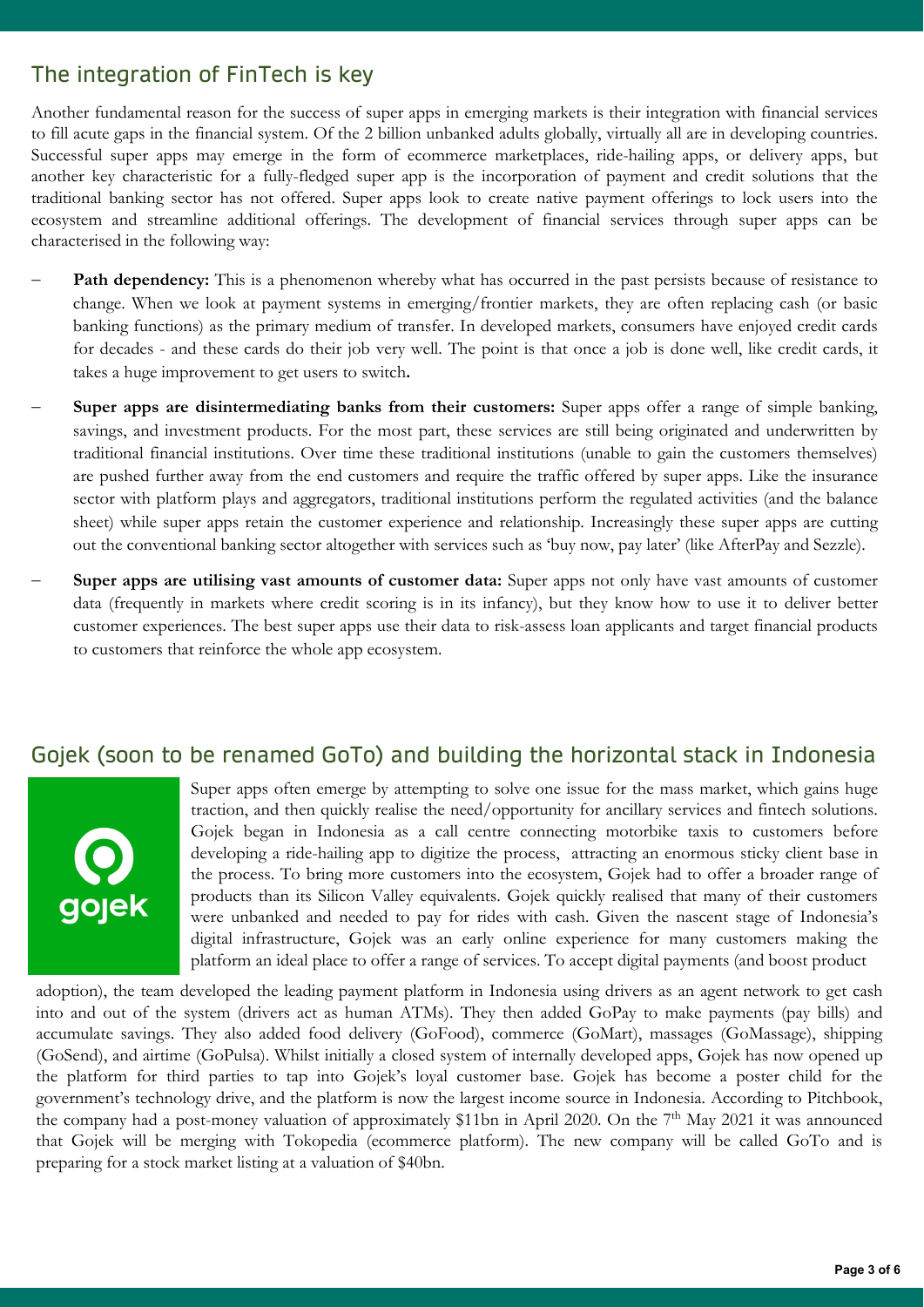# Thriving in the most hostile frontier markets. The story of Snapp! In Iran

Despite crippling sanctions and being banned from most mobile app stores, Iranian super app Snapp! has thrived. Snapp! Launched in 2014 and is now twice the size of Careem, the Middle East/South Asia ride-hailing app acquired by Uber last year for \$3.1 billion. Snapp! now has an 85%

market share and processes 2 million daily rides. As internet coverage in the country expanded, so has the super app's popularity. With a sticky base of dedicated users, the founders used investment from MTN to layer on 20 additional services such as food delivery, flight and hotel booking, and telemedicine. To date, Snapp! has chosen to curate all their services internally to ensure sufficiently high-quality control and trust, which lends itself to 10-20 services as opposed to WeChat's 1000s. This 'closed' system allows them to be nimble and adapt services in the face of geopolitical turbulence. For example, even with extreme US sanctions that even barred Google Maps from providing back-end support, the team circumvented traditional distribution routes and provided a 'progressive web app' to keep the service working; they even developed an in-house navigation system. Even a domestic ban on the entire non-Iranian internet failed to halt the app's rise as it moved to host data locally.

#### Kaspi has demonstrated the power of developing an ecosystem in Kazakhstan



In 2012, a small retail bank in Kazakhstan called Kaspi started developing a broader technology platform which has become an ecosystem to address many daily consumers needs both online and offline, ranging from facilitating the ability to shop and pay for everyday goods, to providing a range of funding options for purchases and personal finance management. Kaspi's first online product, an online bill payment system, was extremely

popular when launched in 2012, building a significant loyal customer base. In 2014, Kaspi leveraged their user base and launched Kazakhstan's first e-marketplace, and in 2017, it introduced a mobile app called Kaspi.kz. Now Kaspi is the number one player in each category and also had the most popular mobile app in the country. Kaspi is now a true platform that is increasingly working with external companies across multiple disparate services who are eager to tap into their unmatched distribution base – Kaspi is an essential partner for any business wishing to drive traffic to their product. Kaspi's super app engagement levels (54% as measured by DAU to MAU) are second only to WeChat (92% understandable given it is a messaging app) and dwarf those of Amazon (30%) and PayPal (19%). Despite Kazakhstan only having 18.5m people, the company generated a net income of \$650m in 2020 - a 26% year-on-year increase. Kaspi listed on the London Stock Exchange in October 2020 for \$6.5bn and, as of March 2021, had a market cap of \$13.2bn.

#### From ecommerce to super app – the story of Jumia in Africa

# **JUMIA <sup>C</sup>PAY**

In April 2019, Jumia was listed on the New York Stock Exchange, becoming the first African start-up to IPO on a major international exchange. When Jumia launched in 2012, backed by Rocket Internet (a

European VC), it aspired to become the dominant e-commerce player in Africa. The company initially implemented a business model where it held its own inventory, but in 2016 it pivoted the business model to a capital-light marketplace: third-party sellers became responsible for inventory, and Jumia focused on marketing, customer service, logistics, tech, and products. In 2018, Jumia decided to leverage its large e-commerce-focused client base and launched JumiaOne (now rebranded as JumiaPay) as a 'lifestyle app' combining all their additional services in one place. Initially it seemed that many consumers missed the idea that an app launched by Africa's largest ecommerce player could be an entire business of its own, but their super app has since grown rapidly from a relatively low base to now represent 26% of GMV and 37% of orders (as at 31 March 2021). Some other African super app players have not been as successful, for example, OPay, which launched as a payment solution in late 2018, moved aggressively to add additional unrelated services on the back of significant Chinese-origin funding. In early 2020, the Nigerian government announced a ban on commercial motorcycles, which killed off one of the apps main draws (its CanGo ride hailing service). Today, Opay has dropped its super app ambitions, instead focusing entirely on fintech. Despite increasing competition from African fintech companies with super app aspirations like Paystack and Flutterwave, Jumia continues to grow, and at the end of Q2 2021, its market cap was \$3.2bn.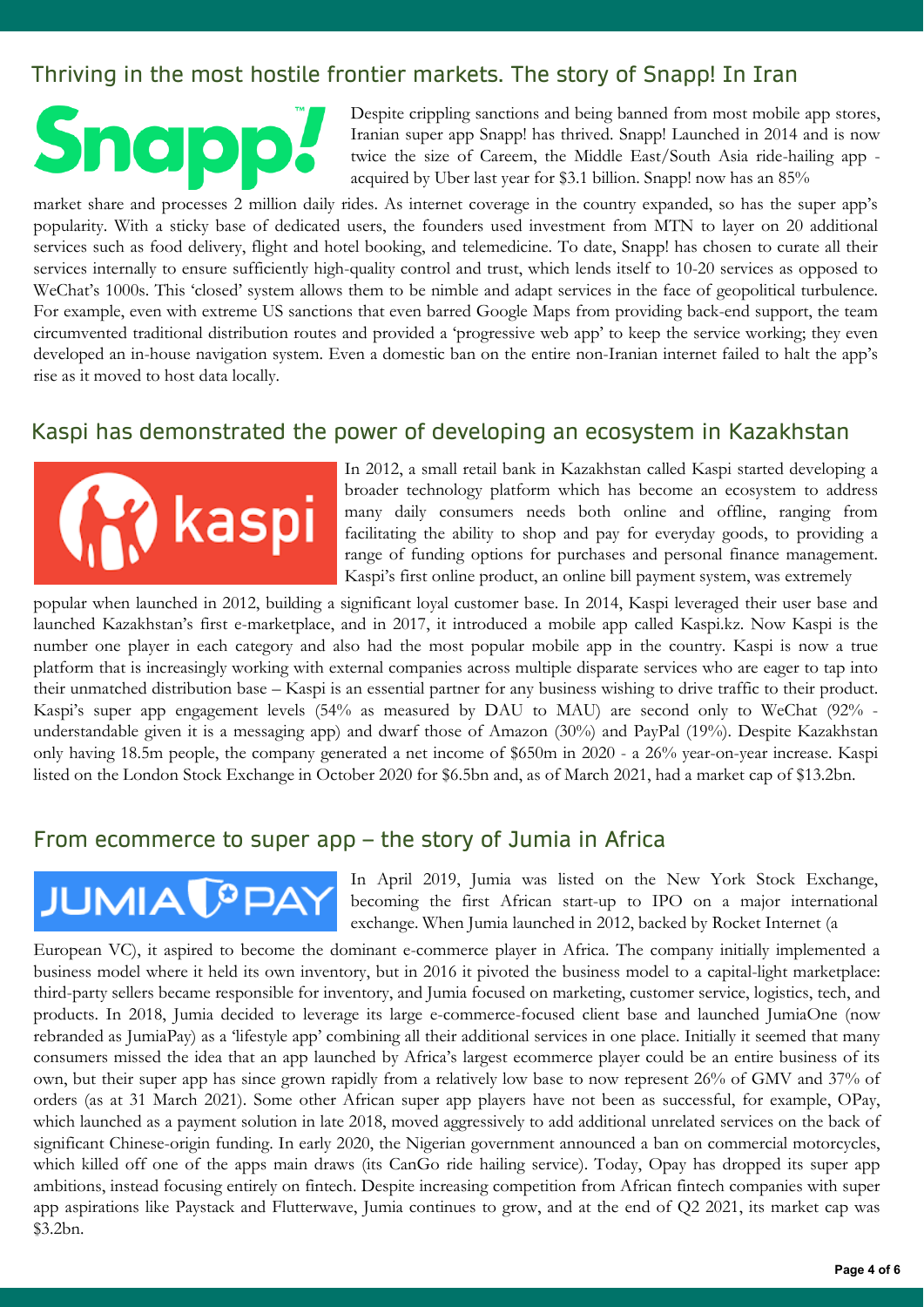### Look to frontier markets for the next big super app opportunities

The roadmap for success in less developed countries is clear. To put the opportunity's scale in context, China, Indonesia, and India have created >\$1 trillion, >\$40bn, and >\$100bn of technology enterprise value, respectively. Although we see software penetration in frontier markets being roughly ten years behind the big emerging markets, new technology is allowing these countries to catch up at an unprecedented speed. In sharp contrast to the countries mentioned above, Pakistan's enterprise value is only \$1bn (with 220m people!). The frontier investment universe is home to roughly 3 billion people: bigger than India and China combined today with well over an estimated \$100bn in enterprise value to be created over the coming decade. It is a theme we believe will define the coming decade. Below we have highlighted two regions we know well.

# ZoodMall is operating in untapped Central Asian markets

An example of a fast-growing super app in an untapped frontier market is Sturgeon's portfolio company ZoodMall. The initial business model

is similar to Alibaba / AliExpress, in that it provides a platform for the buying and selling of a wide range of products. Within three years, the company has become the most significant ecommerce marketplace in Central Asia with an exceptionally large and loyal customer-base. Like other emerging e-marketplace, the key to their success was initially to solve fundamental issues related to logistics, payment facilitation, and inventory. The addition of ZoodPay has supercharged the company's growth; the 'buy now, pay later' solution is unique for the region and can be used offline and online. Zoodmall has developed a vast core user base with multiple customer touchpoints that provides data to add ancillary services. No competitor has been able to acquire clients at the same rate in the region successfully (outside Kaspi). The company is in the process of adding additional internal and third-party services to leverage their unmatched distribution capabilities. Having invested in the company at seed and Series A, Sturgeon expects the company to follow in the footsteps of Jumia and Lazada and comfortably become a >\$1bn company.

#### Pakistan: a market of 218m consumers and no established super apps

Another market we believe holds enormous promise is Pakistan. Pakistan is a country we think will follow the same pattern as Indonesia in terms of super app development – Pakistan has a population of 218m versus Indonesia's 268m. Whereas Indonesia has several unicorns worth >\$40bn, Pakistan only has two aspiring companies with a combined value of \$1bn. Pakistan is the world's 6th most populous country with a digital infrastructure that is only now starting to come online (internet penetration is 35% in Pakistan vs 64% in Indonesia). The growth in mobile connections and internet users is also far above global emerging markets benchmarks. We see a \$45bn (GMV) opportunity that a super app can absorb to fulfil unmet demand for financial services, ride-hailing, grocery delivery, and trip booking.

#### **Frontier super apps: an era defining investment opportunity**

From Gozem in West Africa to PiPay in Cambodia, to Rappi in Latin America, to Zalo in Vietnam, a new **generation of frontier super are taking lessons from WeChat and its early successors to capture huge swathes of their respective populations within their ecosystems. These apps have clear ownership of their customer-base, which takes customer acquisition costs down to near zero for new services. The path has been set by the emerging market pioneers discussed earlier, but the next era-defining opportunities are analogous platforms in untouched frontier markets. The era of frontier super apps will define the investment landscape for many years, and Sturgeon Capital will be on the ground to capture these high return opportunities for our investors.**

**For more details on Sturgeon Capital and their Fund offerings please contact the team:**

Alex Branton Investment Director ab@sturgeoncapital.com